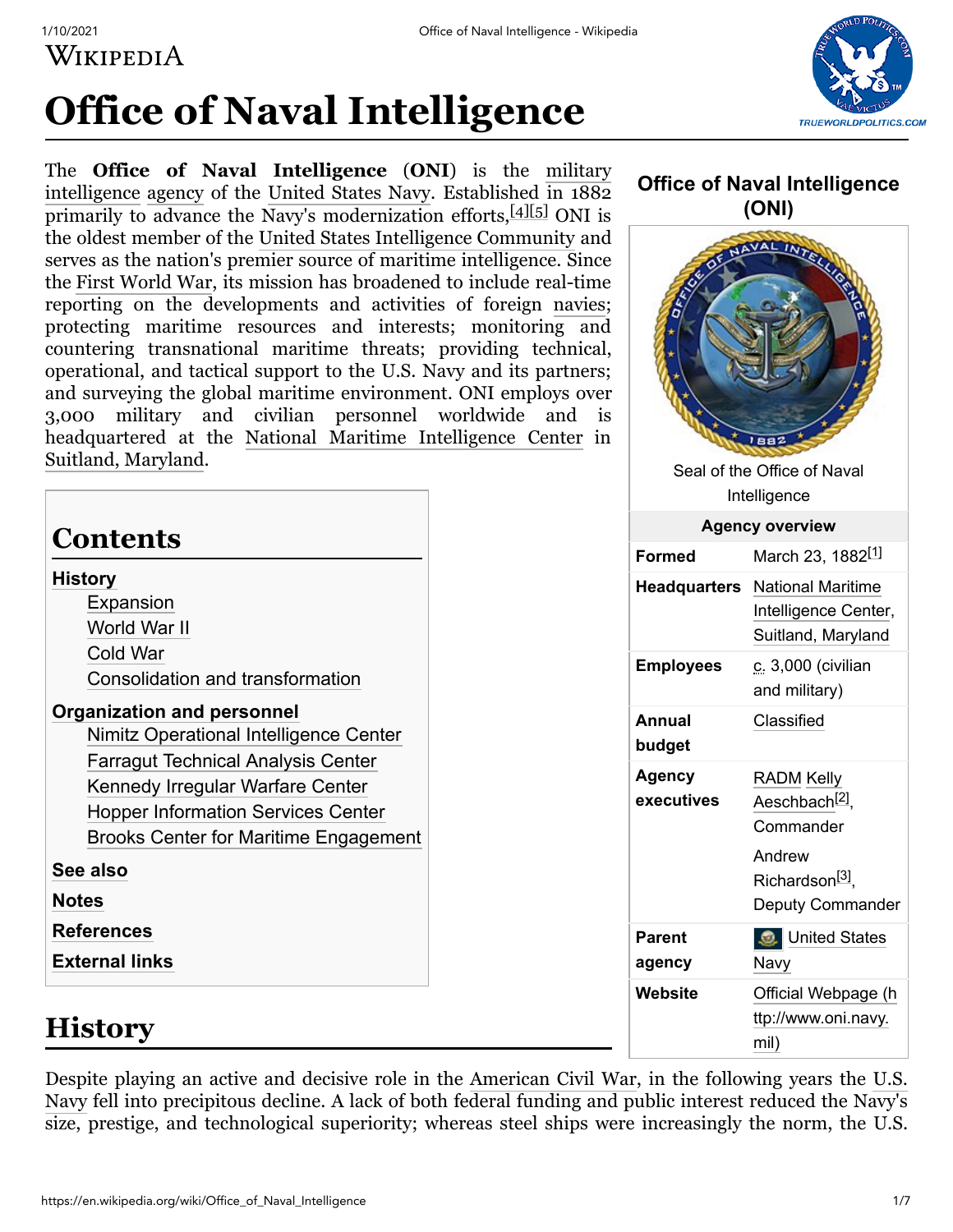Navy was entirely wood-based. Towards the end of the 19th century, American naval power had become vastly obsolete compared to Europe, and even lagged behind the navies of less developed nations such as Chile. $[6]$ 

[In an era of r](https://en.wikipedia.org/wiki/Military_theory)[apid industrializatio](https://en.wikipedia.org/wiki/Industrial_Revolution)[n,](https://en.wikipedia.org/wiki/Military_theory) [globalized commerce](https://en.wikipedia.org/wiki/Globalization)[, and](https://en.wikipedia.org/wiki/Military_theory) [colonial expansion](https://en.wikipedia.org/wiki/Colonial_expansion)[, the prevailing military](https://en.wikipedia.org/wiki/Military_theory) theory of the time held that [navies were critical](https://en.wikipedia.org/wiki/The_Influence_of_Sea_Power_upon_History) to the commercial and strategic interests of a nation, as well as a source of national prestige and power projection. In light of these developments, American naval officers and military strategists advocated for a larger and more technologically advanced navy that could protect the U.S.' vast maritime borders, safeguard its commercial interests, and project power abroad. Among the leading reformers was Navy Lieutenant [Theodorus Bailey Myers Mason,](https://en.wikipedia.org/wiki/Theodorus_Bailey_Myers_Mason) who called for the creation of a naval intelligence office dedicated to gathering information on foreign navies and the latest in naval science to help rebuild the U.S. Navy.

[William H. Hunt,](https://en.wikipedia.org/wiki/William_H._Hunt) who served briefly as [Secretary of the Navy](https://en.wikipedia.org/wiki/Secretary_of_the_Navy) under President James Garfield, formed a Naval Advisory Board tasked with rebuilding the Navy and bringing it up to par to global standards. Largely in response to Mason's recommendations, on March 23, 1882, Hunt issued General Order No. 292, which read:

An "Office of Intelligence" is hereby established in the Bureau of Navigation for the purpose of collecting and recording such naval information as may be useful to the Department in time of war, as well as in peace.

To facilitate this work, the Department Library will be combined with the "Office of Intelligence," and placed under the direction of the Chief of the Bureau of Navigation.

Commanding and all other officers are directed to avail themselves of all opportunities which may arise to collect and to forward to the "Office of Intelligence" professional matters likely to serve the object in view.[\[7\]](#page-6-1)

The new Office of Naval Intelligence would be headquartered in the State, War and Navy Building (now the [Old Executive Office Building](https://en.wikipedia.org/wiki/Old_Executive_Office_Building)), with Mason appointed as its first "Chief Intelligence Office". [\[note 1\]](#page-5-11) As originally conceived, ONI assisted in the Navy's advancement by dispatching [naval attachés](https://en.wikipedia.org/wiki/Military_attach%C3%A9) around the world to acquire data and resources related to the latest in naval warfare. These findings would be analyzed, interpreted, and disseminated to Navy leaders and government officials, helping to inform policies and programs related to naval development.<sup>[\[4\]](#page-5-3)</sup>

## <span id="page-1-0"></span>**Expansion**

Mason was succeeded as Chief Intelligence Officer by Rear Admiral [Raymond P. Rodgers](https://en.wikipedia.org/wiki/Raymond_P._Rodgers) in April 1885. In addition to intensifying ONI's research and surveillance of naval technology abroad, Rodger's fouryear tenure saw ONI partner with the [U.S. Department of State](https://en.wikipedia.org/wiki/U.S._Department_of_State) in gathering information on strategic maritime interests such as [Panama,](https://en.wikipedia.org/wiki/Panama) [Samoa](https://en.wikipedia.org/wiki/Samoa), and the [Kingdom of Hawaii](https://en.wikipedia.org/wiki/Kingdom_of_Hawaii). ONI also began to develop capabilities in [cryptography](https://en.wikipedia.org/wiki/Cryptography), which would foreshadow its evolution into a full-fledged military intelligence office.

[In 1890, one year after Rodger's departure from ONI, the office was transferred from the Bureau of](https://en.wikipedia.org/wiki/Bureau_of_Navigation_(U.S._Navy)) Navigation to the [Secretary of the Navy](https://en.wikipedia.org/wiki/United_States_Secretary_of_the_Navy), solidifying its key role in the Navy's growth and development. ONI's emergence as a proper naval [intelligence](https://en.wikipedia.org/wiki/Military_intelligence) arm began in earnest with the [Spanish–American War](https://en.wikipedia.org/wiki/Spanish%E2%80%93American_War) of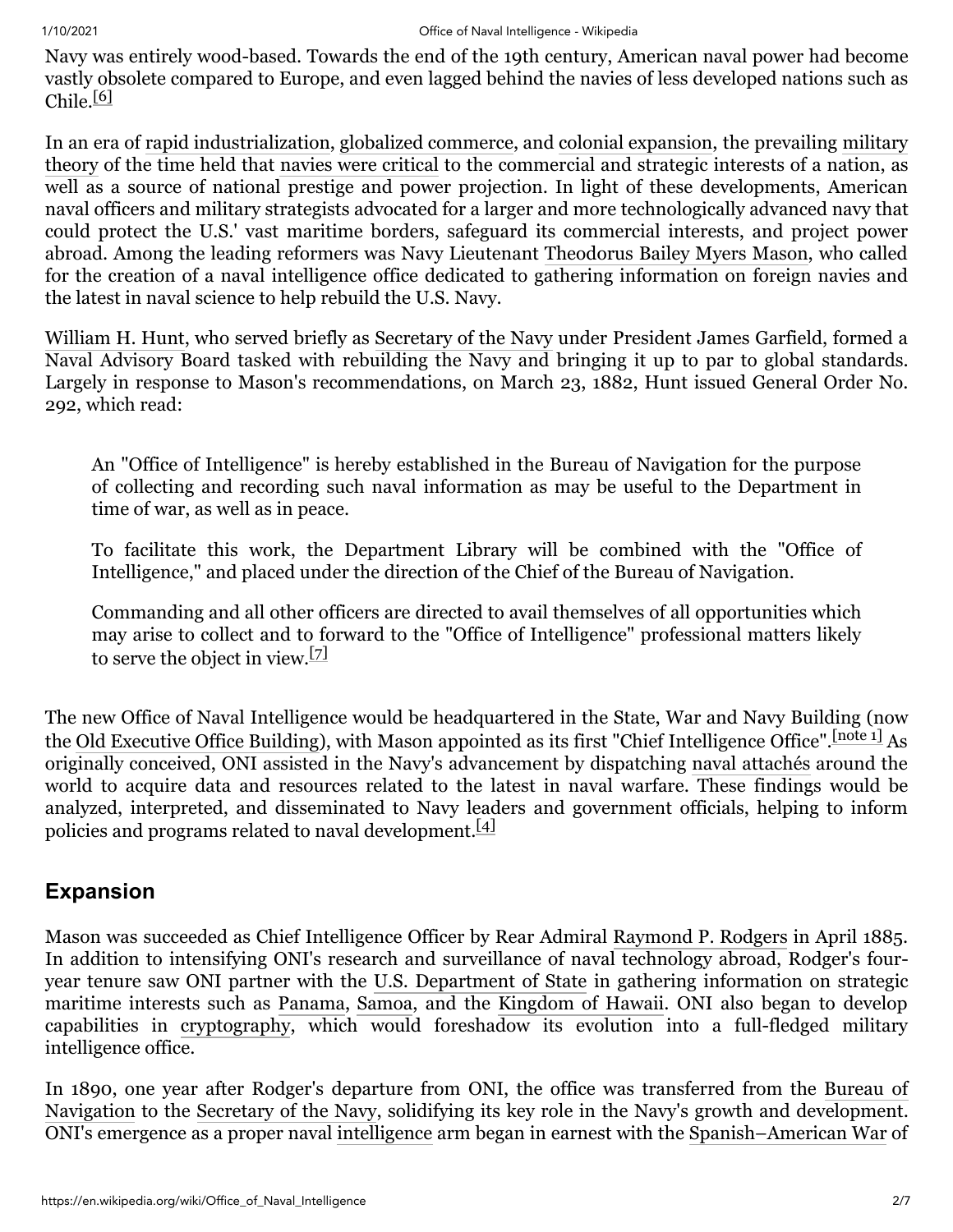1898. Naval operations were critical in the conflict, and ONI was responsible for protecting Navy Personnel, providing tactical support, and implementing counter-intelligence measures. Nevertheless, weaknesses in its intelligence gathering were revealed.

ONI grew in prominence under President [Theodore Roosevelt,](https://en.wikipedia.org/wiki/Theodore_Roosevelt) a former Assistant Secretary of the Navy and naval enthusiast. His [expansionist foreign policy](https://en.wikipedia.org/wiki/Big_Stick_Policy)  $-$  and the central role the U.S. Navy played therein — made maritime intelligence more crucial. The sailing of the "[Great White Fleet](https://en.wikipedia.org/wiki/Great_White_Fleet)" around the world between 1906 and 1907, which included sixteen newly constructed steel [battleships](https://en.wikipedia.org/wiki/Battleships), showcased newfound American seapower and validated ONI's efforts. By 1911, the U.S. was constructing super-dreadnoughts at a pace that would eventually become competitive with Britain.<sup>[\[8\]](#page-6-2)</sup>

American entry into the [First World War](https://en.wikipedia.org/wiki/First_World_War) in 1917 marked a turning point in the office's history. President [Woodrow Wilson](https://en.wikipedia.org/wiki/Woodrow_Wilson) was an exponent of the importance of a strong navy to U.S. defense.<sup>[\[9\]](#page-6-3)</sup> Under his administration, Congress authorized ONI's first major increase in personnel and funding, and expanded its role to include domestic security operations — namely the protection of U.S. ports, harbors, and maritime facilities from enemy infiltration and sabotage. ONI's mandate often entailed partnering with the departments of State, War, Justice, Commerce, and Labor. Due to the increasingly sensitive nature of its work, ONI also began to censor radio and mail communications, which further marked its development as a major intelligence office.

During the 1920s and 1930s, many of ONI's activities were dedicated to Japan, which was an increasingly advanced and [belligerent](https://en.wikipedia.org/wiki/Japanese_invasion_of_Manchuria) naval power. The office investigated Japanese fortifications in the Pacific, acquired information on Japanese military aircraft and weaponry, and partnered with the U.S. Army's [Military Intelligence Division](https://en.wikipedia.org/wiki/Military_Intelligence_Division) and the Federal Bureau of Investigation to monitor potentially subversive elements within the [Japanese American](https://en.wikipedia.org/wiki/Japanese_American) community;<sup>[\[10\]](#page-6-4)</sup> ONI's director, Rear Admiral Walter Stratton Anderson, met weekly with his counterparts in the FBI and MID to gather and share information on suspected internal threats. In 1929, [Chief of Naval Operations](https://en.wikipedia.org/wiki/Chief_of_Naval_Operations) [William D. Leahy](https://en.wikipedia.org/wiki/William_D._Leahy) made permanent ONI's functions as an intelligence office, while in 1939, President Franklin D. Roosevelt granted the office considerable authority on matters of domestic security.

### <span id="page-2-0"></span>**World War II**

Following Japan's [attack on Pearl Harbor](https://en.wikipedia.org/wiki/Attack_on_Pearl_Harbor) in 1941, concerns about subversive activity by Japanese Americans grew more pressing. ONI commissioned Kenneth Ringle, assistant district intelligence officer for the Eleventh Naval District in Los Angeles, to conduct a thorough investigation of the resident Japanese population. He found little evidence of Japanese American saboteurs, and in his final report to President [Roosevelt,](https://en.wikipedia.org/wiki/Franklin_D._Roosevelt) advised against [mass incarceration,](https://en.wikipedia.org/wiki/Internment_of_Japanese_Americans) a view that was shared by most ONI officials, but that was largely ignored by the Army and [War Department.](https://en.wikipedia.org/wiki/United_States_Department_of_War)<sup>[\[11\]](#page-6-5)</sup>

The [Second World War](https://en.wikipedia.org/wiki/Second_World_War) would see another expansion of ONI's duties and a subsequent increase in its budget and staff. The office established two intelligence schools that trained hundreds of Intel officers for the Navy. Its Special Activities Branch offered critical intelligence on German [U-boat](https://en.wikipedia.org/wiki/U-boat) technology, operations, and tactics, which proved decisive in the [Battle of the Atlantic.](https://en.wikipedia.org/wiki/Battle_of_the_Atlantic) ONI supplied U.S. forces with ship and aircraft recognition manuals, provided photographic specialists for identifying enemy vessels, assisted in naval mission planning, and was responsible for the [translation,](https://en.wikipedia.org/wiki/Translation) evaluation, and dissemination of intercepted Japanese communications.<sup>[\[10\]](#page-6-4)</sup>

### <span id="page-2-1"></span>**Cold War**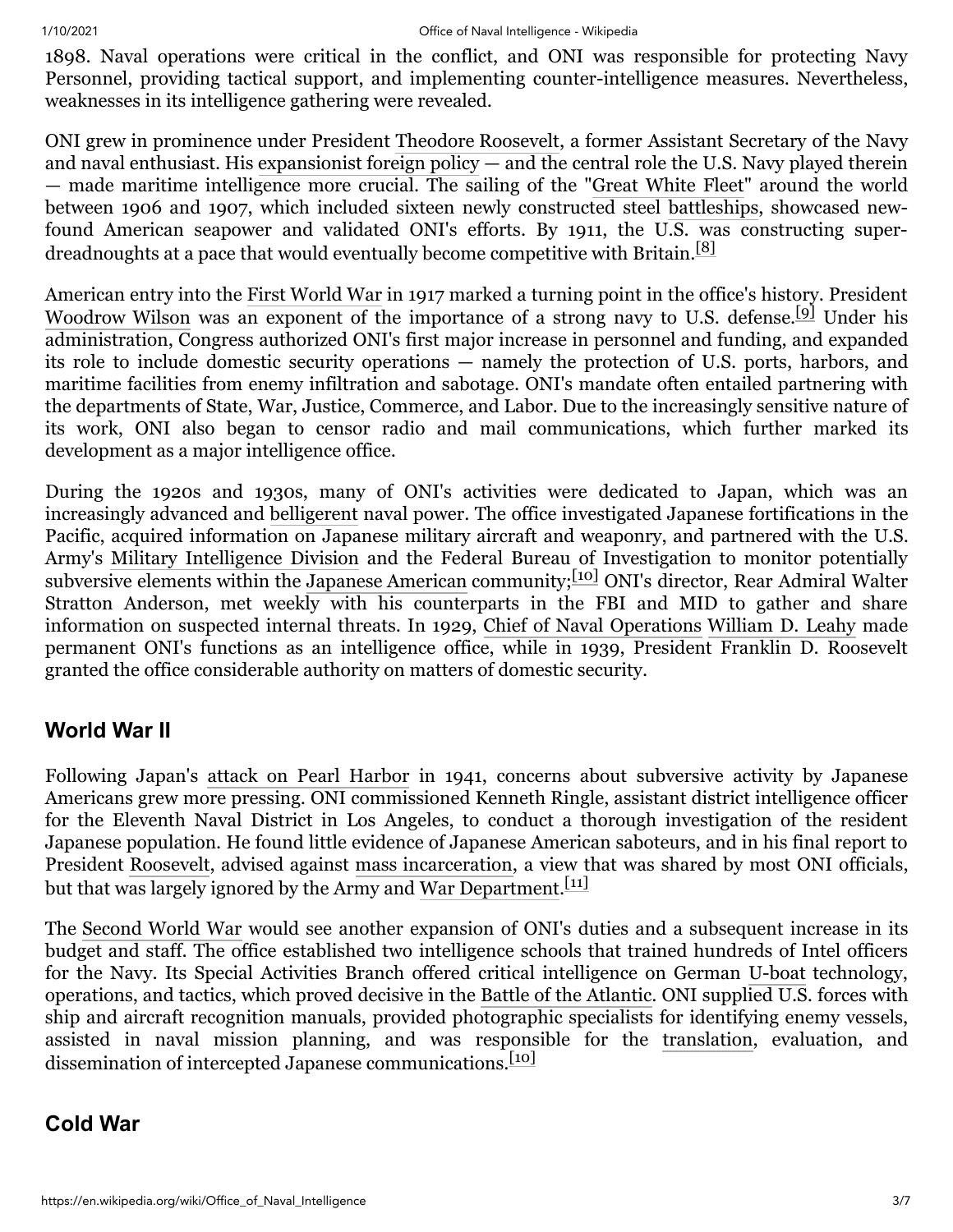### 1/10/2021 Office of Naval Intelligence - Wikipedia

While other parts of the Navy were downsized after the war, U.S. Fleet Admiral [Chester Nimitz](https://en.wikipedia.org/wiki/Chester_Nimitz) ensured ONI's continued strength, which was to prove important during the [Cold War](https://en.wikipedia.org/wiki/Cold_War). Secretary of the Navy [James Forrestal](https://en.wikipedia.org/wiki/James_Forrestal) broadened ONI's mandate to include investigations of major criminal and security  $\overline{\text{matters.}}$  In 1946, the Operational Intelligence Section was formed to provide fleet commanders with [real-time analysis of the maritime activities and positions of foreign naval forces, namely the Soviet](https://en.wikipedia.org/wiki/Soviet_Navy) Navy. The Navy Field Operational Intelligence Office (NFOIO) was established in 1957 to provide more advanced [signals intelligence](https://en.wikipedia.org/wiki/Signals_intelligence) and timely information on the intent of enemy forces.

ONI also made a concerted effort to enhance its technical and scientific resources, diversifying its personnel to reflect a wider range of expertise. The Navy Scientific and Technical Intelligence Center (NAVSTIC) was established in 1968 and shortly thereafter was folded into the Navy Reconnaissance and Technical Support Center (NRTSC). In response to the threat posed by nuclear-armed Soviet submarines, ONI developed the Sound Surveillance System (SOSUS) and the Ocean Surveillance Information system (OSIS), allowing the U.S. Navy to monitor and deter these threats.

### <span id="page-3-0"></span>**Consolidation and transformation**

Beginning in 1988, and following the [end of the Cold War](https://en.wikipedia.org/wiki/Dissolution_of_the_Soviet_Union), ONI's headquarters was moved to its current location in the National Maritime Intelligence Center (NMIC) in Suitland, Maryland. It was joined by [Coast Guard Intelligence \(CGI\)](https://en.wikipedia.org/wiki/Coast_Guard_Intelligence_(CGI))[, which is responsible for domestic maritime operations, and the Marine](https://en.wikipedia.org/wiki/Marine_Corps_Intelligence_Activity) Corps Intelligence Activity, which supports expeditionary missions in [littoral areas.](https://en.wikipedia.org/wiki/Littoral_zone) The housing of all three of the nation's principal maritime intelligence agencies was intended to facilitate [data sharing](https://en.wikipedia.org/wiki/Data_sharing) and coordination.

Since the start of the [Global War on Terror](https://en.wikipedia.org/wiki/Global_War_on_Terror) in 2001—and the subsequently large role played by the U.S. Navy in related conflicts in Afghanistan, Iraq, and the Horn of Africa—ONI has experienced further expansion of its duties and functions.[\[13\]](#page-6-7) The year 2009 was characterized by a major reorganization of the office. Chief of Naval Operations Admiral Gary Roughead authorized ONI's conversion into a [command](https://en.wikipedia.org/wiki/Command_(military_formation)) with four subordinate commands, each with a specialized function: scientific and technical intelligence, operational intelligence, information services and technology, and expeditionary and special warfare support. All four commands were collocated in NMIC, which was afterward designated by the [Director of National Intelligence](https://en.wikipedia.org/wiki/Director_of_National_Intelligence) as the nation's central source for integrated strategic maritime intelligence.

The same year, the Information Dominance Corps (IDC) was established by the Navy to train enlisted sailors and officers in a wide range of supporting intelligence capabilities. The IDC was redesignated in 2016 as the [information warfare](https://en.wikipedia.org/wiki/Information_warfare) Community (IWC), with a greater emphasis on inter-disciplinary expertise in sustaining the U.S. Navy's operational and technological superiority. ONI provides the IWC with critical maritime intelligence and real-time global maritime surveillance.

The 21st century has also seen an extension of ONI's support beyond the Navy and U.S. government and towards relevant academic and commercial partners. In addition to operations related to the War on Terror, contemporary challenges that rely upon maritime intelligence include [anti-piracy efforts](https://en.wikipedia.org/wiki/Anti-piracy_measures_in_Somalia), surveillance of potential maritime conflict zones (such as the territorial disputes [in the South China Sea\)](https://en.wikipedia.org/wiki/Territorial_disputes_in_the_South_China_Sea), and monitoring the activities and developments in emerging rival navies (such as those of China, Russia, and Iran). $[14]$ 

# <span id="page-3-1"></span>**Organization and personnel**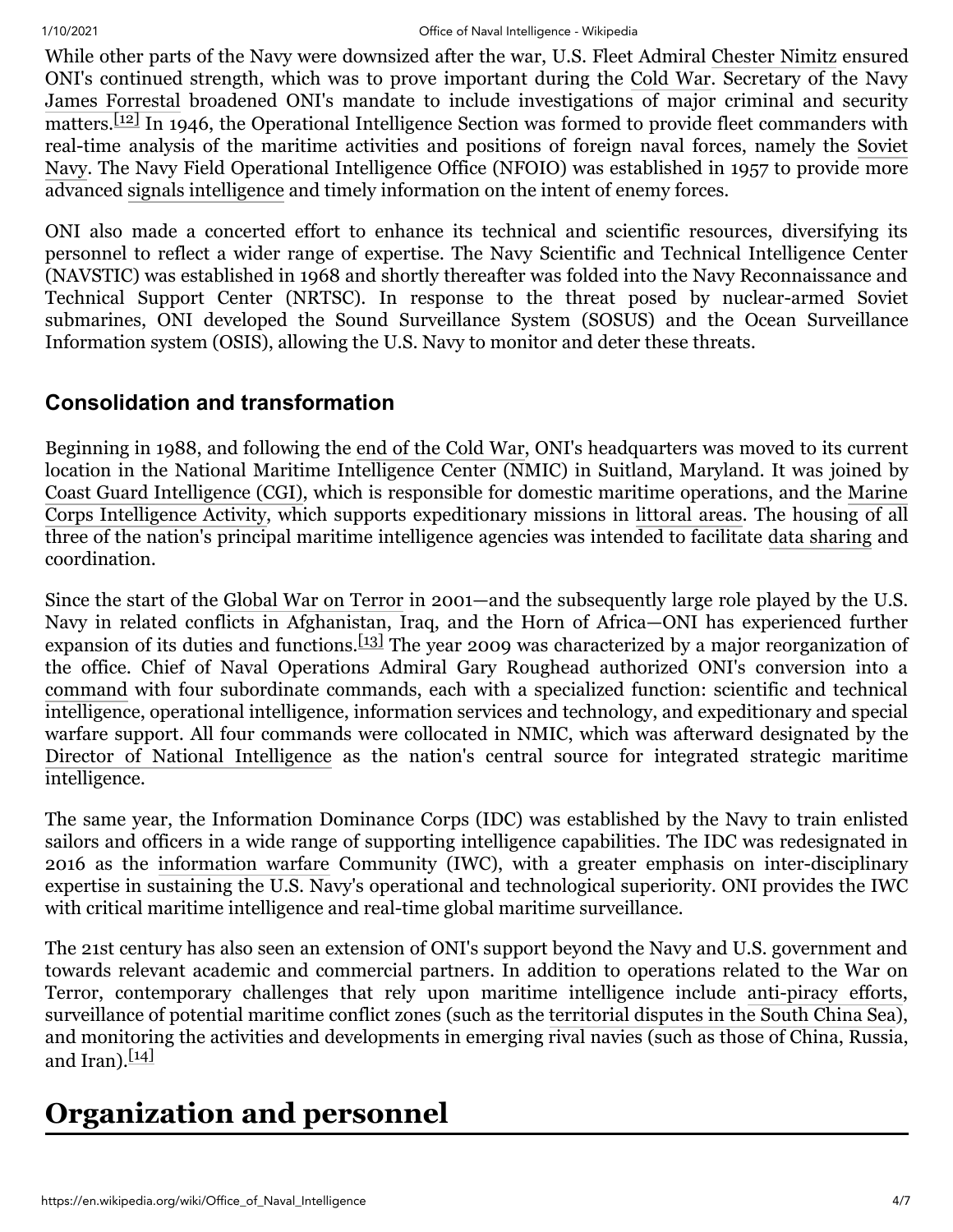### 1/10/2021 Office of Naval Intelligence - Wikipedia

According to its official website, ONI's organizational structure is specifically designed to "strengthen the Navy's conventional and irregular war fighting capacities, and to expand our foresight into new technologies, future platforms, weapons, sensors, C4ISR and cyber capabilities". $\frac{151}{15}$ 

ONI is based in the National Maritime Intelligence Center (NMIC), located on the grounds of the Suitland Federal Center in Suitland, Maryland. It is collocated with its five specialized subcommands, known as "Centers of Excellence" – the Nimitz Operational Intelligence Center, Farragut Technical Analysis Center, Kennedy Irregular Warfare Center, the Hopper Information Services Center, and the Brooks Center for Maritime Engagement. Since 2009, the facility has been designed to facilitate 24 hour-a-day coordination, collaboration, and analysis of maritime intelligence among ONI's subcommands, as well as its counterparts in the Marine Corps and Coast Guard. This integration is intended to offer both comprehensive and rapid intelligence to a broad range of stakeholders.

ONI is led by a commander, formally known as the Commander, Office of Naval Intelligence (COMONI), who also serves as Director of the National Maritime Intelligence Integration Office (NMIIO), the national intelligence community center for maritime issues under ODNI. The COMONI's functions including fulfilling the national maritime intelligence duties required by the Navy, Department of Defense (DoD), and wider intelligence community.

There is also a Deputy Commander, who serves as the Commander's primary assistant and adviser; a Chief Staff Officer, who directs the activities of staff directors and officers, and serves as the point of contact for other commands; and the Command Master Chief, who leads the enlisted personnel and advises the COMONI, Deputy Commander, and Chief of Staff on command policy.

ONI employs over 3,000 military and civilian personnel worldwide, including contractors. Its staff includes intelligence analysts, scientists, engineers, and other qualified specialists. In addition to its permanent staff, ONI is supported by more than 800 Navy Reservists, who assist the office during weekend drills and active duty.

### <span id="page-4-0"></span>**Nimitz Operational Intelligence Center**

Named after World War II [Fleet Admiral](https://en.wikipedia.org/wiki/Fleet_admiral_(United_States)) [Chester W. Nimitz](https://en.wikipedia.org/wiki/Chester_W._Nimitz), the [Nimitz Operational Intelligence Center](https://en.wikipedia.org/wiki/Nimitz_Operational_Intelligence_Center) has responsibility for Maritime Domain Awareness (MDA) and Global Maritime Intelligence Integration (GMII), which allows it to maintain the U.S. Navy's warfighting superiority by delivering precise and timely information on the capability and position of enemy naval forces.

### <span id="page-4-1"></span>**Farragut Technical Analysis Center**

Named for Admiral [David Farragut,](https://en.wikipedia.org/wiki/David_Farragut) the Farragut Technical Analysis Center is the U.S. Navy's Center of Excellence for strategic scientific and technical intelligence (S&TI) analysis of foreign technologies, sensors, weapons, platforms, combat systems, C4ISR, and cyber capabilities.

In addition to its all-source capabilities, the Farragut Center conducts ONI's foreign materiel exploitation, signal intelligence analysis, modeling and simulation, and is home to the national maritime acoustic intelligence laboratory. The Farragut is one of four Centers of Excellence that are distinct Commands under the Office of Naval Intelligence (ONI).

### <span id="page-4-2"></span>**Kennedy Irregular Warfare Center**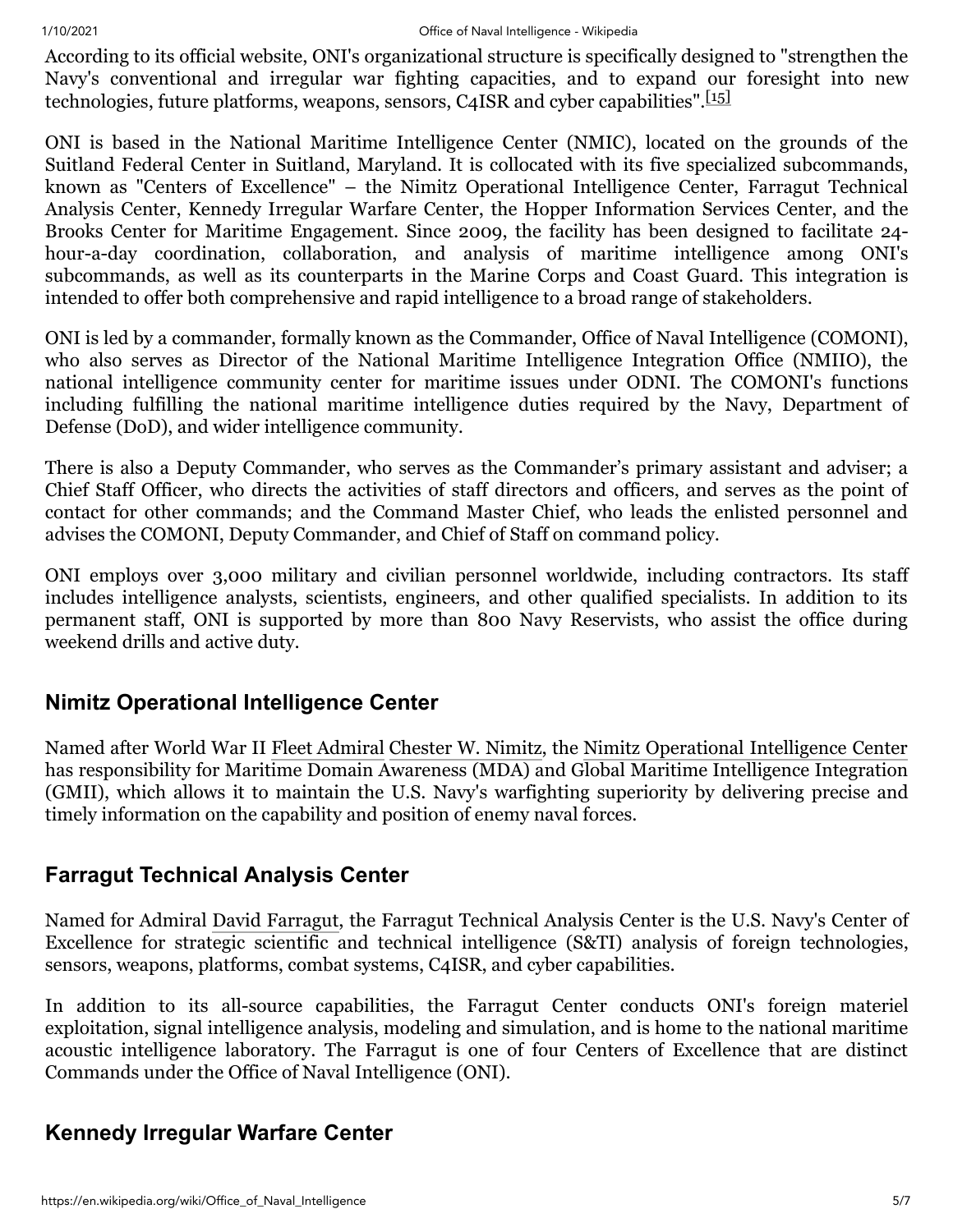Commanded by a captain, the Kennedy Center provides support to Navy Special Warfare and Navy Expeditionary Combat Command forces by providing intelligence on potential threats posed by [asymmetrical warfare](https://en.wikipedia.org/wiki/Asymmetrical_warfare). Analysts are often called upon to perform other tasks and duties within this specialized area.

## <span id="page-5-5"></span>**Hopper Information Services Center**

Named for Rear Admiral [Grace Hopper,](https://en.wikipedia.org/wiki/Grace_Hopper) the Hopper Center provides information services that support global maritime and intelligence operations. Its staff consists of more than 850 information technology specialists based in 42 locations in 11 countries. The center also assists in the integration, testing, fielding, and maintenance of advanced technologies utilized by ONI and its centers.<sup>[\[16\]](#page-6-10)</sup>

## <span id="page-5-6"></span>**Brooks Center for Maritime Engagement**

Named for Rear Admiral Thomas A. Brooks, a former Director of Naval Intelligence, the Brooks Center was established on 13 July 2016.

# <span id="page-5-7"></span>**See also**

- **[Director of the Office of Naval Intelligence](https://en.wikipedia.org/wiki/Director_of_the_Office_of_Naval_Intelligence)**
- [Military Intelligence Corps](https://en.wikipedia.org/wiki/Military_Intelligence_Corps)  Army Intelligence
- [Twenty-Fifth Air Force](https://en.wikipedia.org/wiki/Twenty-Fifth_Air_Force) Air Force Intelligence
- [Coast Guard Intelligence \(CGI\)](https://en.wikipedia.org/wiki/Coast_Guard_Intelligence_(CGI))  Coast Guard Intelligence
- **[Intelligence Directorate of the Main Staff of the Russian Navy](https://en.wikipedia.org/wiki/Intelligence_Directorate_of_the_Main_Staff_of_the_Russian_Navy) Russian equivalent**

## <span id="page-5-8"></span>**Notes**

<span id="page-5-11"></span>1. Redesignated in 1911 as "Director of Naval Intelligence", and currently "Commander, Office of Naval Intelligence".

# <span id="page-5-9"></span>**References**

- <span id="page-5-0"></span>1. [U.S. Navy Public Web Page, Naval Intelligence Training Gives Navy, Marine Corps Team Edge \(htt](http://www.navy.mil/submit/display.asp?story_id=45005) p://www.navy.mil/submit/display.asp?story\_id=45005)
- <span id="page-5-1"></span>2. ["Change of command" \(https://www.oni.navy.mil/Portals/12/Media/ONI%20\\_News/ChangeOfComma](https://www.oni.navy.mil/Portals/12/Media/ONI%20_News/ChangeOfCommand.pdf?ver=2019-06-18-140243-323) nd.pdf?ver=2019-06-18-140243-323) (PDF). [United States Navy](https://en.wikipedia.org/wiki/United_States_Navy) Office of Naval Intelligence Public Affairs. June 17, 2019. Retrieved June 19, 2016.
- <span id="page-5-2"></span>3. ["Deputy Commander, Office of Naval Intelligence" \(http://www.oni.navy.mil/Portals/12/This\\_is\\_ONI/W](http://www.oni.navy.mil/Portals/12/This_is_ONI/Who%20we%20are/bios/2017/BorlandMichael_2017.pdf?ver=2017-12-06-080821-633) [ho%20we%20are/bios/2017/BorlandMichael\\_2017.pdf?ver=2017-12-06-080821-633\)](https://en.wikipedia.org/wiki/United_States_Navy) (PDF). United States Navy Office of Naval Intelligence Public Affairs. Retrieved March 15, 2018.
- <span id="page-5-3"></span>4. ["Proud History" \(https://www.oni.navy.mil/About/Heritage/\)](https://www.oni.navy.mil/About/Heritage/). *Office of Naval Intelligence*. Office of Naval Intelligence. Retrieved 26 April 2016.
- <span id="page-5-4"></span>5. Hacker, Barton C.; Vining, Margaret (2007). *American Military Technology* (https://books.google.com/ [books?id=a3KLJN5kigQC&pg=PA53\). The Johns Hopkins University Press. p. 53. ISBN](https://books.google.com/books?id=a3KLJN5kigQC&pg=PA53) 978-0-8018- 8772-7.
- <span id="page-5-10"></span>6. ["On This Day: June 20, 1885" \(https://www.nytimes.com/learning/general/onthisday/harp/0620.html\).](https://www.nytimes.com/learning/general/onthisday/harp/0620.html) *[New York Times](https://en.wikipedia.org/wiki/New_York_Times)*. 2001. Retrieved 2011-01-05.